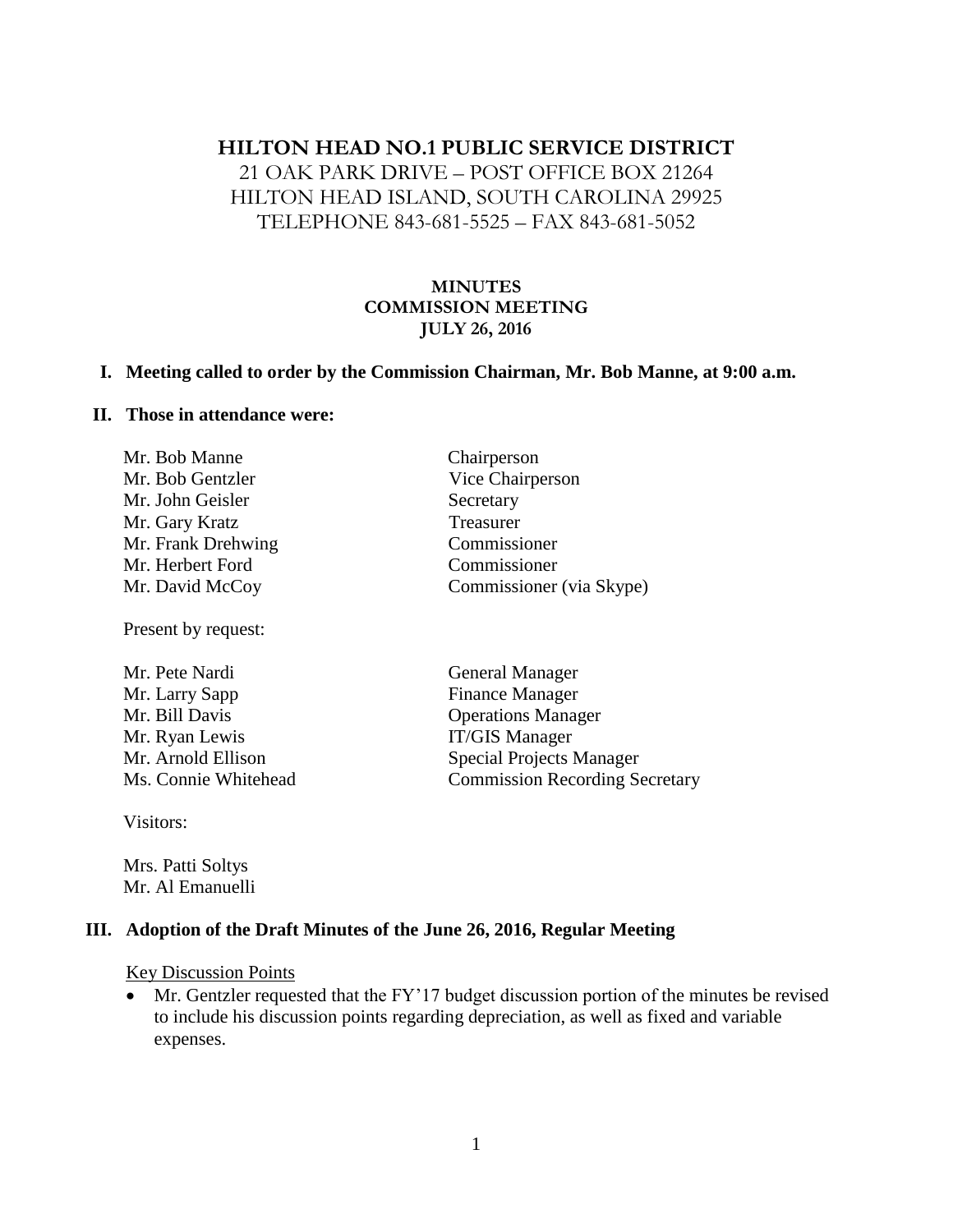Action

 Mr. Gentzler moved to adopt the minutes as amended. Mr. Geisler seconded. The motion passed unanimously.

# **IV. Public Comment on Non-Agenda Items**

None

## **V. Mobile GIS Demonstration**

## **Key Discussion Points**

- Mr. Ryan Lewis gave an overview of the new mobile GIS system.
- The system gives a full overview of the water and sewer line layout at all locations within the PSD service area.
- The system allows technicians immediate access to system mapping information and allows real time updates.
- All field crew personnel have received notebook computers to operate the system.

# **VI. Public Comment on Non-Agenda Items**

None

# **VII. Commissioner and Committee Reports**

# **A. Finance Committee**

Key Discussion Points

• The Committee has not met this month and has no formal report at this time.

# **B. Planning and Operations Committee**

Key Discussion Points

- The Committee met on July 19.
- Mr. Nardi presented the FY'16 Fourth Quarter Progress and Final Progress Reports, as well as the FY'17 Staff Work Plan.
- The easement acquisition phase for MSP Year One projects is nearly complete. The bid process will begin soon.
- Some roads, such as Great Barracuda and potentially Thomas Cohen Drive, have been added to the Year One projects to alleviate septic issues.
- AMI customer portal, Jarvis Creek water line relocation, monthly billing conversion and preparation for the FY'18 rate study are among the FY'17 Staff Work Plan highlights.
- The AMI customer portal is expected to be completed by September. Staff will review the portal before launching it for customers.
- The FY '18 rate study is timed to coincide with the PSD having completed the migration to monthly billing and having implemented and gained experience with its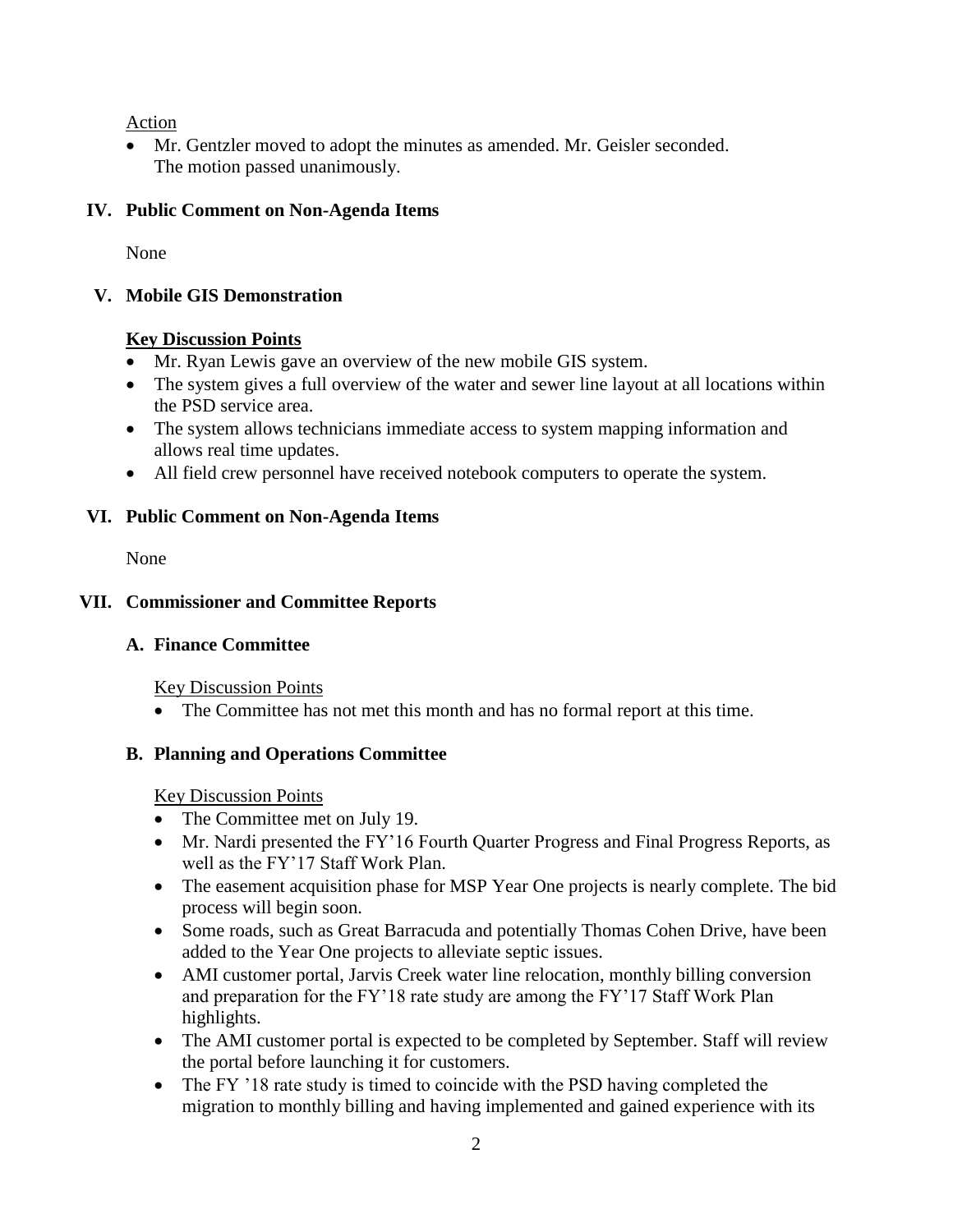new AMI data analytics software. The Commission can begin during FY '17 to consider rate policy items it would like to address in the study. Such discussion may be a module at the annual Strategic Planning Workshop in November.

- In accordance with the board's FY'16 Staff Work Plan Directives, staff has looked at ways to increase operational efficiencies. The PSD enlisted AECOM to review the feasibility of producing sodium hypochlorite on site. Currently, the PSD's supply is delivered.
- The study found that the cost of making the supply on-site for the RO plant is cost prohibitive, and the cost for the WWTP is comparable to the cost of delivery. AECOM recommends the PSD continue to have the supply delivered.
- In preparation for possible changes in U.S. EPA nitrate level rules for effluent, the PSD had AECOM review the PSD's process controls for possible denitrification improvements. After an analysis, AECOM recommended a combination of process control changes and some minor capital projects at a cost of \$513,000.
- In the FY'17 CIP, there are some plant efficiency projects to be implemented. The PSD will first evaluate the effect of these projects on nitrate levels over the course of a year, then revisit AECOM's recommendations.
- Water service outages in Hilton Head Plantation continue due to breaks from the Hargray fiber optic install project. Repair bills are being forwarded to Hargray. The PSD continues to work with the POA to notify residents of the outages.
- The PSD's new ShoreTel phone system is up and running. Hargray, the service provider, provided the equipment at no cost to the PSD in exchange for the service contract.
- The new system is more computerized and provides call tracking and other options.

## **C. Long Range Water Supply Planning Committee**

## Key Discussion Points

• The Committee has not met this month and has no formal report at this time.

## **D. Community and Personnel Relations Committee**

## Key Discussion Points

• The Committee has not me t this month and has no formal report at this time.

## **VIII. General Manager's Report**

#### Key Discussion Points

- The PSD's FY '15 Comprehensive Annual Financial Report (CAFR) earned the Government Finance Officers Association's Certificate of Achievement for Excellence in Financial Reporting.
- PSD is a charter member of the Partnership for Clean Water, a parallel program to the AWWA/U.S. EPA's Partnership for Safe Water, of which the PSD is already a member. Scott Moffatt leads this effort for the PSD.